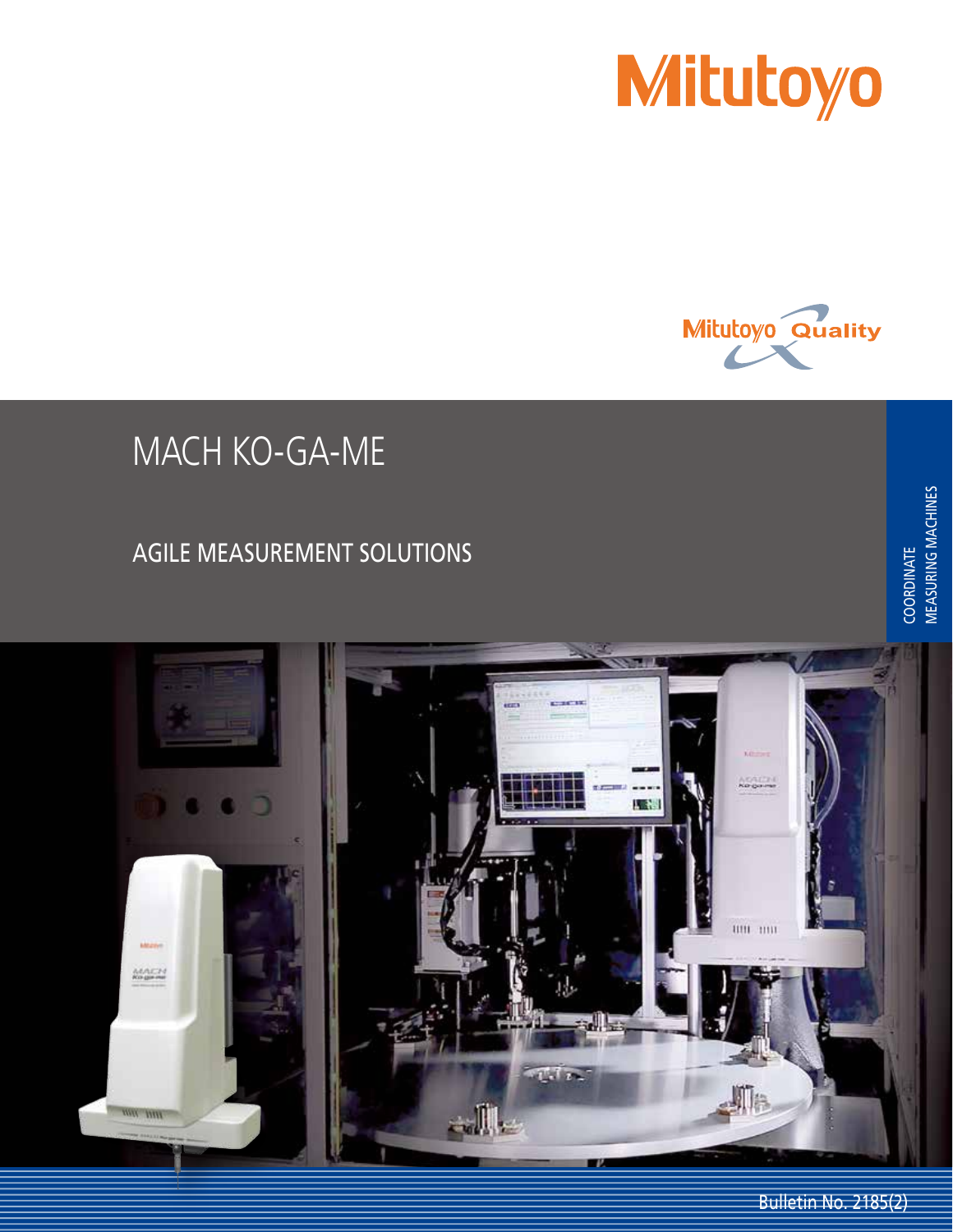## **Rapid Near-Line/In-Line Measurement Solutions**

A unique and compact CMM for automated measurements.

The MACH Ko-ga-me — a fast, compact, lightweight and easy-to-mount CMM — is the ideal solution for automated cells. The guaranteed accuracy temperature of 10°C to 35°C provides flexibility and performance in your production environment. Mounted on any rigid frame, including machine tools, the MACH Ko-ga-me will provide CMM capabilities without the space requirements of a full-sized machine and in-process measurement without setup and breakdown.

The small-sized 3-axis CNC measuring head incorporates high accuracy and high speed with the flexibility to implement numerous configurations for inspection applications in the quality lab or directly within the manufacturing process. The MACH Ko-ga-me's flexible design allows implementation to meet specific or multiple manufacturing applications:

- As a stand-alone inspection system in the quality lab or in the manufacturing environment, the MACH Ko-ga-me functions like any other CMM - parts can be placed in the measuring volume and measured individually or with a part program.
- As process inspection within computer-integrated manufacturing (CIM), the MACH Ko-ga-me can be implemented near line with operator part loading or in-line with robotic part loading for an automated closed-loop control process.





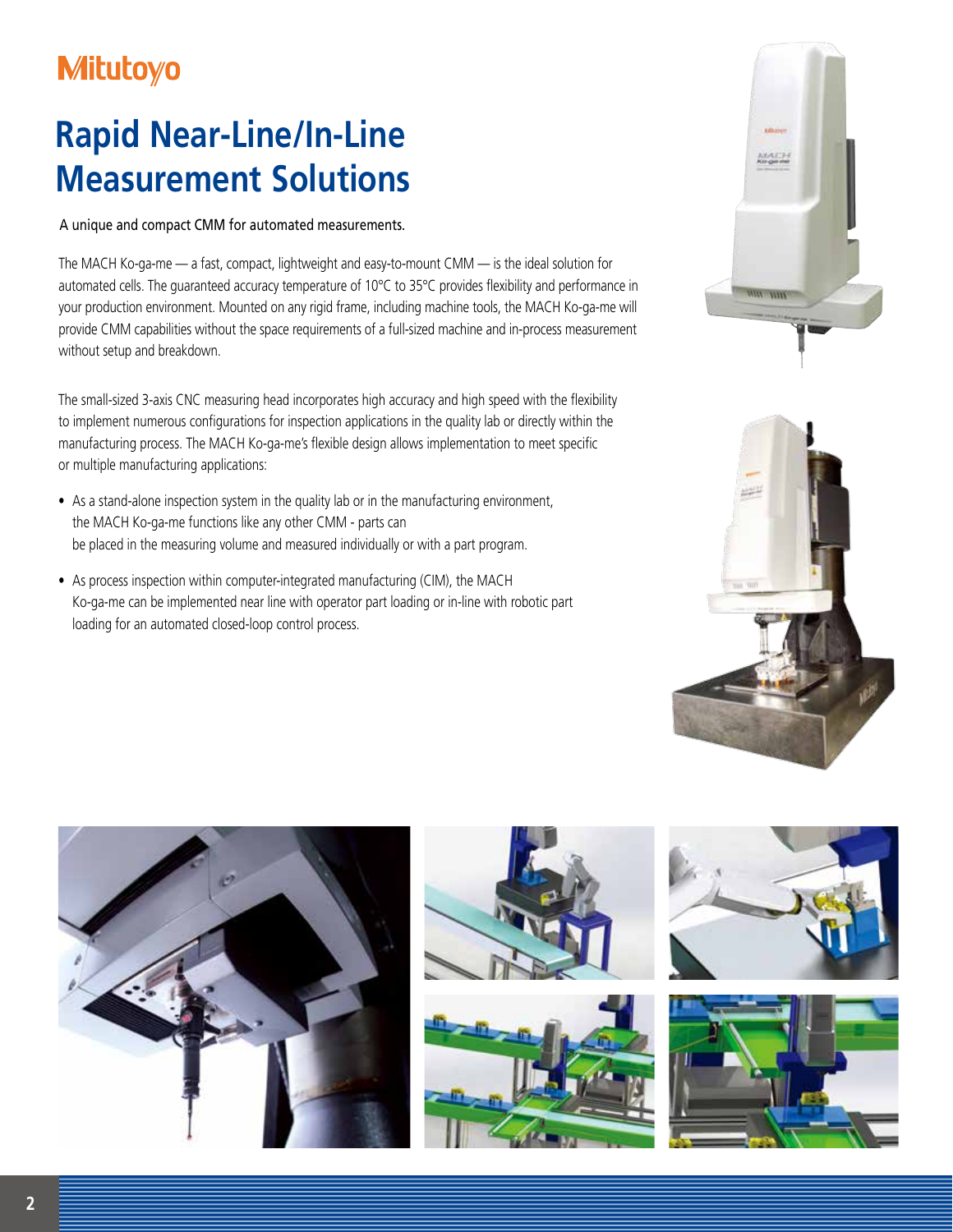## **Features & Benefits**

### **Versatility**

Versatility of the MACH Ko-ga-me allows for quick and easy setup of applications. Modifications can be made on the fly and when critical features in the manufacturing process change. Without expensive masters to maintain, once the A2LA certified calibration is complete, only a simple master ball style probe calibration is necessary to achieve the continuous rated accuracy.

#### **Flexibility**

Because the MACH Ko-ga-me is a compact CMM, it offers flexibility when production or manufacturing requirements change. It can be easily moved, reconfigured to handle a completely different part family or even used for general lab inspection. The MACH Ko-ga-me supports touch probe (TP200) or scanning probe (SP25) technology.

#### **Speed**

With a maximum drive speed of 13.3"/sec (340mm/s), and an acceleration of 6,750mm/s<sup>2</sup> (0.68g), these high-speed capabilities provide the MACH Ko-ga-me the ability to rapidly acquire critical features, allowing for a quicker feedback and compensation of the manufacturing process, reducing scrap and increasing throughput.

### **Minimal Site Preparation**

With only a 120V 15A power requirement, no requirement for compressed air and a small footprint, the MACH Ko-ga-me can be used almost anywhere a need exists. The lightweight design allows for the unit to mount easily anywhere within the manufacturing process.

#### **Automation Ready**

Using standard features of MCOSMOS, the world's standard in metrology software, MACH Ko-ga-me easily interfaces into factory automation and manufacturing cells. With extended I/O capability, interface to robots, conveyors, clamps and sensors is seamless.

### **Guide Method**

By utilizing a linear motion bearing design instead of air bearings, the MACH Ko-ga-me performs high-speed measuring without sacrificing accuracy.

### **Environment**

Designed to be used on the shop floor, using a sealed design and built-in thermal compensation, the MACH Ko-ga-me is accurate within a temperature range of 50~95º F (10~35º C).







Using a stand Moving axis Combined with a machine tool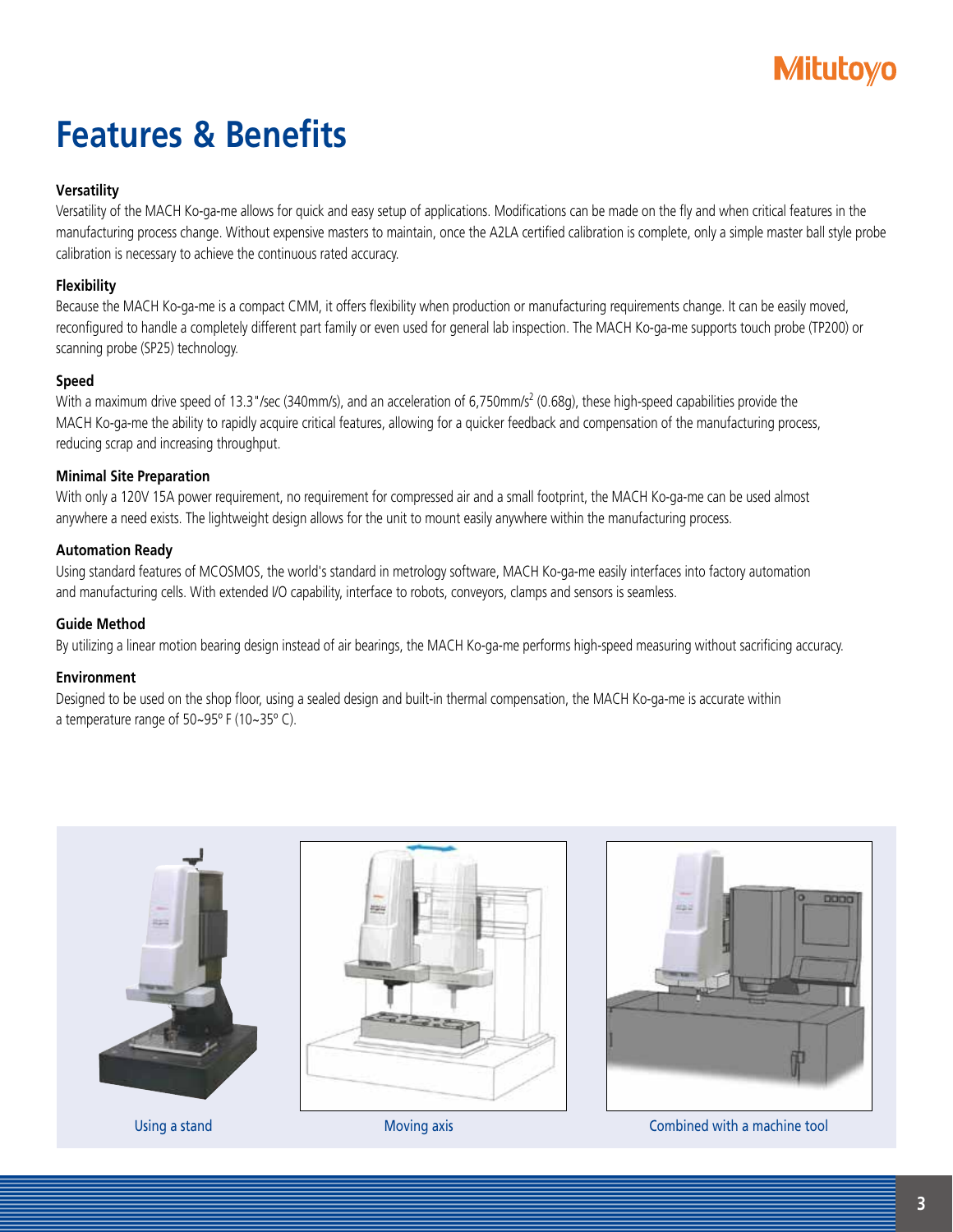## **Applications**

| Automotive/ATV/Marine    |                      |
|--------------------------|----------------------|
| Pump Housings            | Rocker Arms          |
| <b>Motors</b>            | Alternator Housings  |
| Pistons                  | <b>Bearing Races</b> |
| <b>Filter Assemblies</b> | Piston Rods          |
| <b>Brake Components</b>  | Wheel Hubs           |
| <b>Fuel Lines</b>        | Throttle Body        |

| Aerospace |                      |
|-----------|----------------------|
| Implants  | Impellers            |
| Pumps     | Surgical Instruments |

| <b>Energy (Oil/Gas/Solar/Wind/Nuclear)</b> |          |
|--------------------------------------------|----------|
| Flanges                                    | Fittinas |
| Pumps                                      | Housings |
| Couplings/Connections                      | Hardware |

| <b>Iniection Molding</b> |              |
|--------------------------|--------------|
| Molds                    | Bottles/Caps |
| Housings/Cases           | Moldings     |



CAD system model with rendered Ko-ga-me for cell design



Fully conceptionalized cell with animation

## **Probe Systems**

| <b>TP200 Specifications</b> |           |                                                                          |
|-----------------------------|-----------|--------------------------------------------------------------------------|
| Measuring direction         |           | $\pm X$ , $\pm Y$ , $\pm Z$                                              |
| Repeatability $(2\sigma)$   |           | 0.3µm or less (with 10mm stylus), 0.4µm or less (with the 50mm stylus)   |
| Directionality (XY: 2D)     |           | ±0.4µm or less (with 10mm stylus), ±0.8µm or less (with the 50mm stylus) |
| Directionality (XYZ: 3D)    |           | ±0.65µm or less (with 10mm stylus), ±1µm or less (with the 50mm stylus)  |
| Required force to generate  | <b>XY</b> | 0.02N (STANDARD/LOW FORCE), where a 50mm stylus is used                  |
| trigger signal              | Ζ         | 0.07N (STANDARD/LOW FORCE), where a 50mm stylus is used                  |
| Amount of over-travel       | XY        | $±14^{\circ}$                                                            |
|                             | Z         | +4.5mm (with 0.07N), +3mm (with 0.15N)                                   |
| Required force to achieve   | XY        | 0.35N (STANDARD FORCE) 0.1N (LOW FORCE)                                  |
| over-travel                 | Ζ         | 4N (STANDARD FORCE) 1N (LOW FORCE)                                       |
| Maximum stylus length       |           | 50mm (STANDARD FORCE)                                                    |
|                             |           | 30mm (LOW FORCE)                                                         |
| Maximum stylus mass         |           | 8q (STANDARD FORCE), 3q (LOW FORCE)                                      |
| Stylus mounting method      |           | M2 screw                                                                 |

| <b>SP25M Specifications</b> |                                        |
|-----------------------------|----------------------------------------|
| Measurement range           | ±0.5mm                                 |
| Spring rate                 | 0.4N/mm                                |
| Amount of over-travel       | $\pm 2.0$ mm (XY) $\pm 1.7$ mm (Z)     |
| Stylus mount                | M <sub>3</sub>                         |
| Max. scanning speed         | 120mm/s [at a known geometry scanning] |





And Contract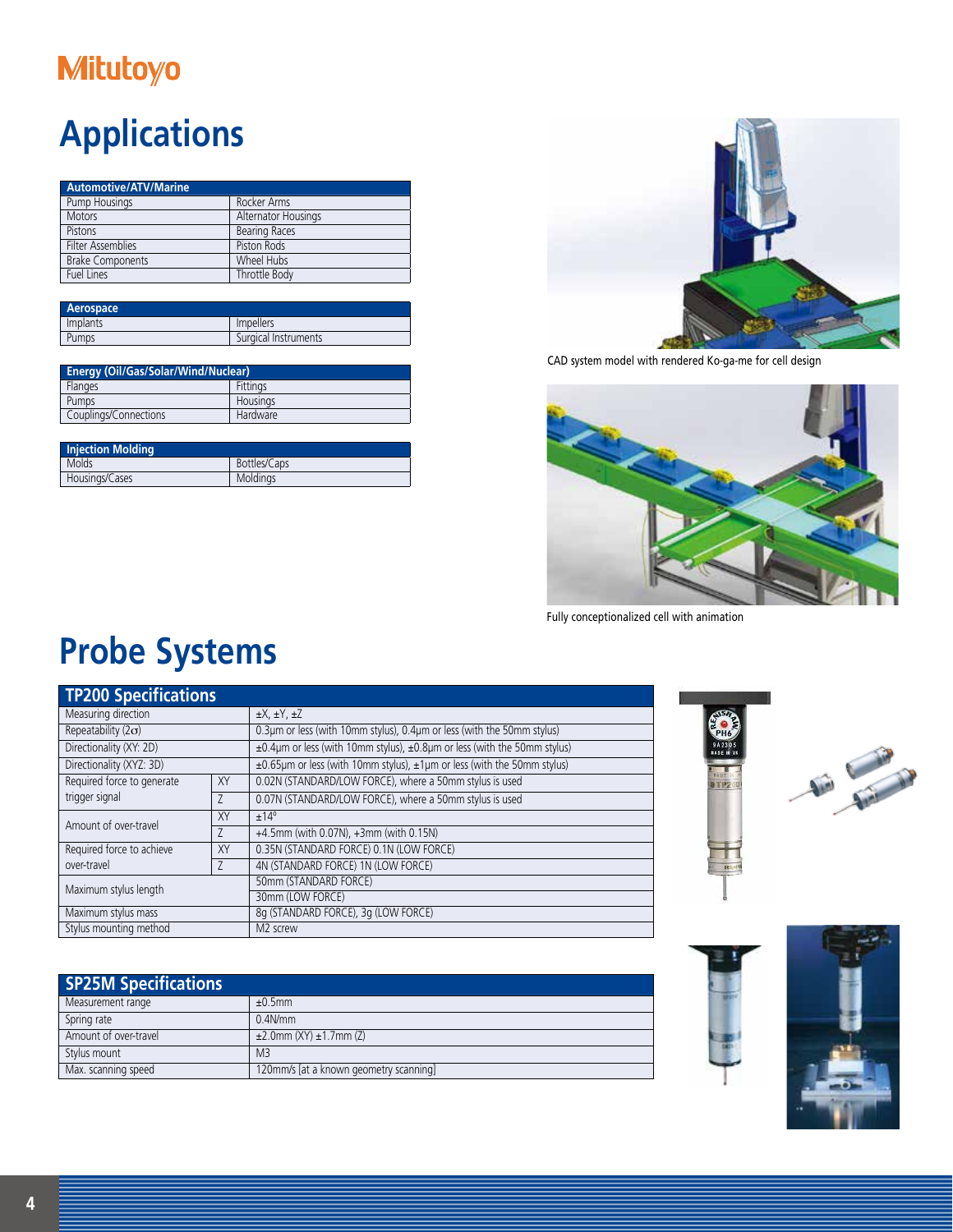

### **Specifications**



| Model No.          | <b>KGM 12128-B</b>                                                                                                                                                                                                                                                                                     |
|--------------------|--------------------------------------------------------------------------------------------------------------------------------------------------------------------------------------------------------------------------------------------------------------------------------------------------------|
| Probe System       | TP200 / SP25M                                                                                                                                                                                                                                                                                          |
| Measuring Range    | 4.72 x 4.7 x 3.14" (120mm x 120mm x 80mm)                                                                                                                                                                                                                                                              |
| Mass of Main Unit  | 62.0 lbs. (28kg)                                                                                                                                                                                                                                                                                       |
| Scale Resolution   | $0.00000078$ " (0.00002mm)                                                                                                                                                                                                                                                                             |
| Accuracy           | $66.2 \sim 69.8$ °F (19 ~ 21°C): 2.4 + 5.7L/1000<br>$59.0 \sim 77.0$ °F (15 ~ 25°C): 2.7 + 6.4L/1000<br>$(E_{0, \text{MPF}})$<br>$50.0 \sim 86.0$ °F (10 ~ 30°C): 3.1 + 7.2L/1000<br>$50.0 \sim 95.0$ °F (10 ~ 35°C): 3.4 + 7.9L/1000<br>3 + 0.72L/100 (Temperature range 10°C - 35°C)<br>TP200: 1.9µm |
|                    | $(R_{0,mPL})$<br>SP25: 1.3µm                                                                                                                                                                                                                                                                           |
|                    | $2.2 \mu m$<br>$(P_{FTU,MPE})$                                                                                                                                                                                                                                                                         |
|                    | 2.7µm/30sec<br>(MPE <sub>THP</sub> )                                                                                                                                                                                                                                                                   |
| Max. Driving Speed | 13.3"/s (340mm/s)                                                                                                                                                                                                                                                                                      |
| Acceleration       | $0.68G(6.750mm)^2$ )                                                                                                                                                                                                                                                                                   |
| Guiding Method     | Linear motion bearing                                                                                                                                                                                                                                                                                  |









UC-400-K



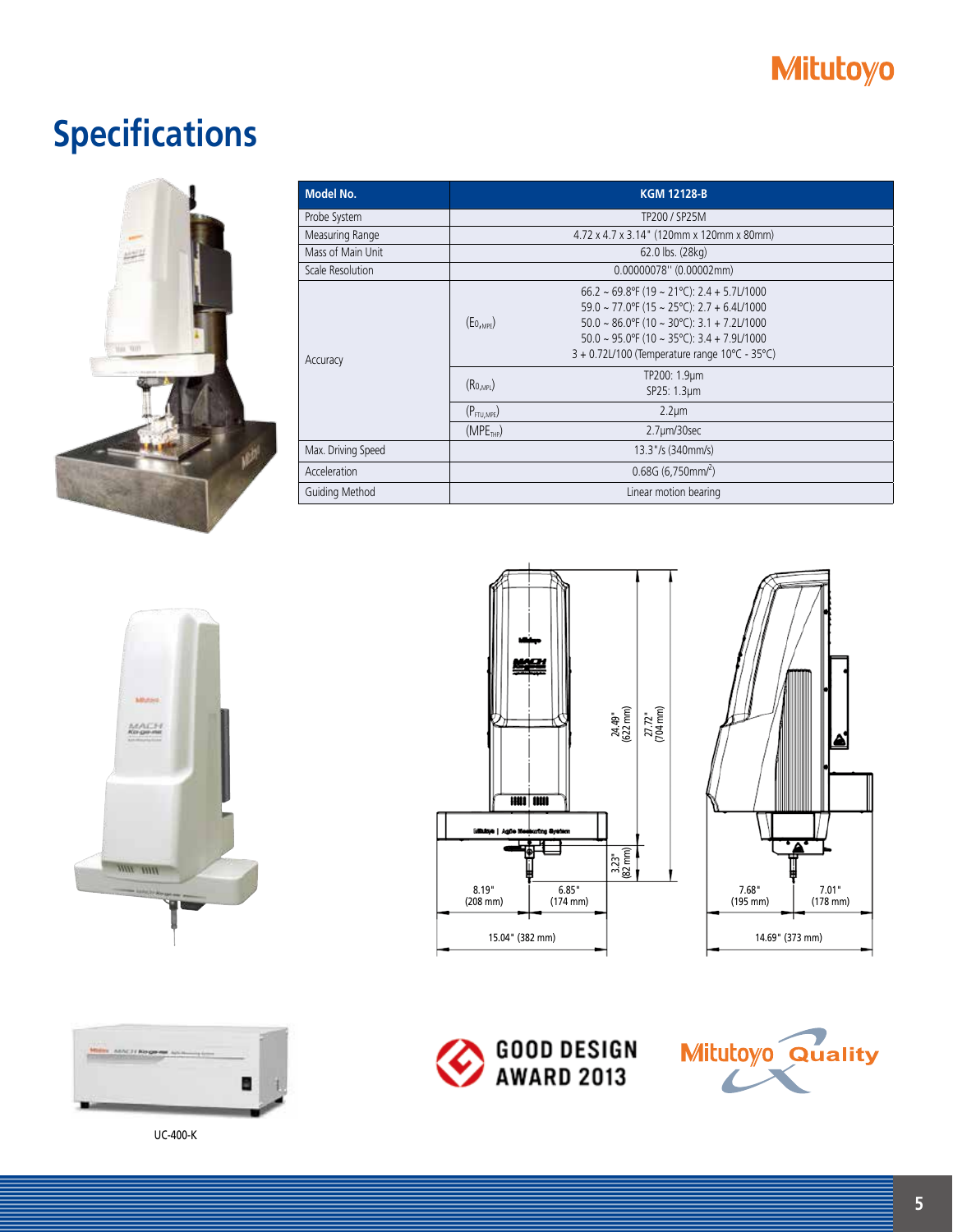## **Mitutoyo Sales Solutions**

Mitutoyo Sales Solutions is a group of highly skilled engineers specializing in the advanced application of Mitutoyo quality tools and CNC metrology equipment. With decades of combined experience in mechanical/electrical engineering and design, material handling and advanced metrology, their skills show in the many satisfied customers that utilize these services.

In the late 90s, through acquisition and merger of a well-established OEM gage builder, the Mitutoyo Sales Solutions Group was created, bringing decades of design and build of custom measurement systems and applications into the fold of Mitutoyo America Corporation's broad spectrum of metrology products and services. It was a natural fit and this new-found capability allowed Mitutoyo America Corporation to offer turnkey products and services to its' clients.

Mitutoyo Sales Solutions' mission is to bring value-added solutions to our customers, helping them to realize the maximum potential of their Mitutoyo investment. From turnkey application of our line of CNC machines to the most basic of indicators, Mitutoyo America Corporation and Mitutoyo Sales Solutions have resolutions for almost every measurement need. We are here to assist with your unique applications.

> • Product implementation • Custom styli/accessories

### **Services:**

- Fixture design/build
- 3D CAD concepts/renderings
- Reach & feasibility studies
- Turnkey capital projects

Contact Information:

888-648-8869 • www.Mitutoyo.com • Solutions@Mitutoyo.com

interfaces/patches • "Green button" technology

• Custom software

• Inline/near line gaging







## **Software**

### **MCOSMOS - GEOPAK CNC**

The MACH Ko-ga-me is easily programmed using the standard MCOSMOS software. Programs can be made with the easy-to-use learn mode or from CAD model with CAT1000 via point and click.

GEOPAK provides visual tools, completely eliminating the use of difficult codes or abbreviated commands. A graphically enhanced display provides step-by-step, on-screen wizards that prompt the operator, allowing even inexperienced users to create routines to measure parts.

### **MiCAT Planner**

For fully automated part programming, the MACH Ko-ga-me can be programmed with MiCAT Planner, Mitutoyo's latest software development for fast and efficient CMM part programming. Programs are made with a few mouse clicks in minutes instead of hours or days.

#### **WORKFLOW:**

- 1) Load design model 2) Select target CMM 3) Part placement via virtual alignment 4) Measurement program creation
- 5) Translate to Geopak MCOSMOS

### **Design Model Support:**

- Siemens NX w/PMI
- 
- PRO/E w/PMI
- ACIS (SAT)
- 
- 
- 
- 
- CATIA v5 w/PMI

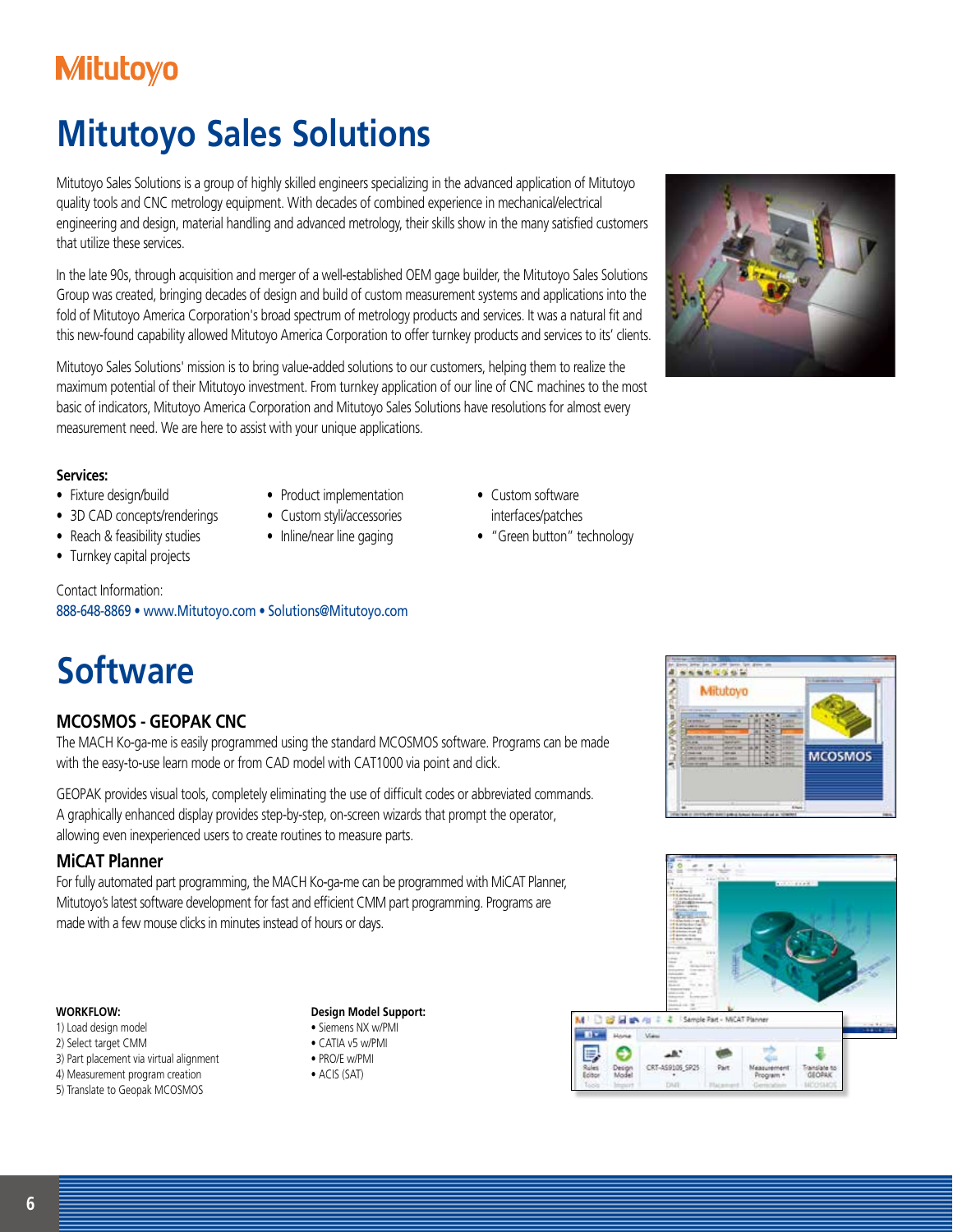### **MACH SERIES Solutions For Every Production Process**

### **MACH Ko-ga-me**

- **1** Compact design for easy integration
- **2** High-speed measurements
- **3** Designed for production environment 50.0 ~ 95.0 °F (10 ~ 35 °C)
- **4** Extremely small footprint perfect for automated cells and stand-alone solutions
- **5** Ideal for single-feature inspection and usable with scanning and point-to-point probes
- **6** Measuring range up to 120 mm
- **7** Resolution of 0.02μm and a measuring accuracy of (2.4 + 5.7L/1000)μm

#### **MACH-3A**

- **1** High-speed (47.7" [1,212mm]/sec) and acceleration (1.2G [11,882mm/S<sup>2</sup>]
- **2** Small footprint minimizing production space requirements
- **3** Designed for production environment 41.0 ~ 104.0 °F (5 ~ 40 °C)
- **4** Optional index table
- **5** Probe changing capable
- **6** Measuring range up to 23.6" (600mm)
- **7** Resolution of 0.1μm and a measuring accuracy of (2.2 + 3.5L/1000)μm

### **MACH-V**

- **1** High-speed (34.0" [866mm]/sec) and acceleration (0.86G [8,480mm/S<sup>2</sup>]
- **2** Ideal for in-line integration
- **3** Designed for production environment 41.0 ~ 95.0 °F (5 ~ 35 °C)
- **4** Barycentric (center-of-mass) drive system for high speed and accuracy
- **5** Probe changing capable
- **6** Measuring range up to 39.3" (1000mm)
- **7** Resolution of 0.1μm and a measuring accuracy of (2.5 + 3.5L/1000)μm

### **Thermal compensation - essential for in-line measurement**

During production the temperature of a workpiece may differ from that of the measuring equipment due to the manufacturing processes. The MACH series of CMMs incorporate temperature compensation for both the CMM and workpiece.

To support in-line operations, the machine must continue accurate measurement (reference to 20°C) even while the size of a workpiece is changing due to this temperature difference.

The graph to the right shows the high degree of compensation resulting when a MACH-V series machine (at 20°C) measured a workpiece cooled from 40°C to 20°C.